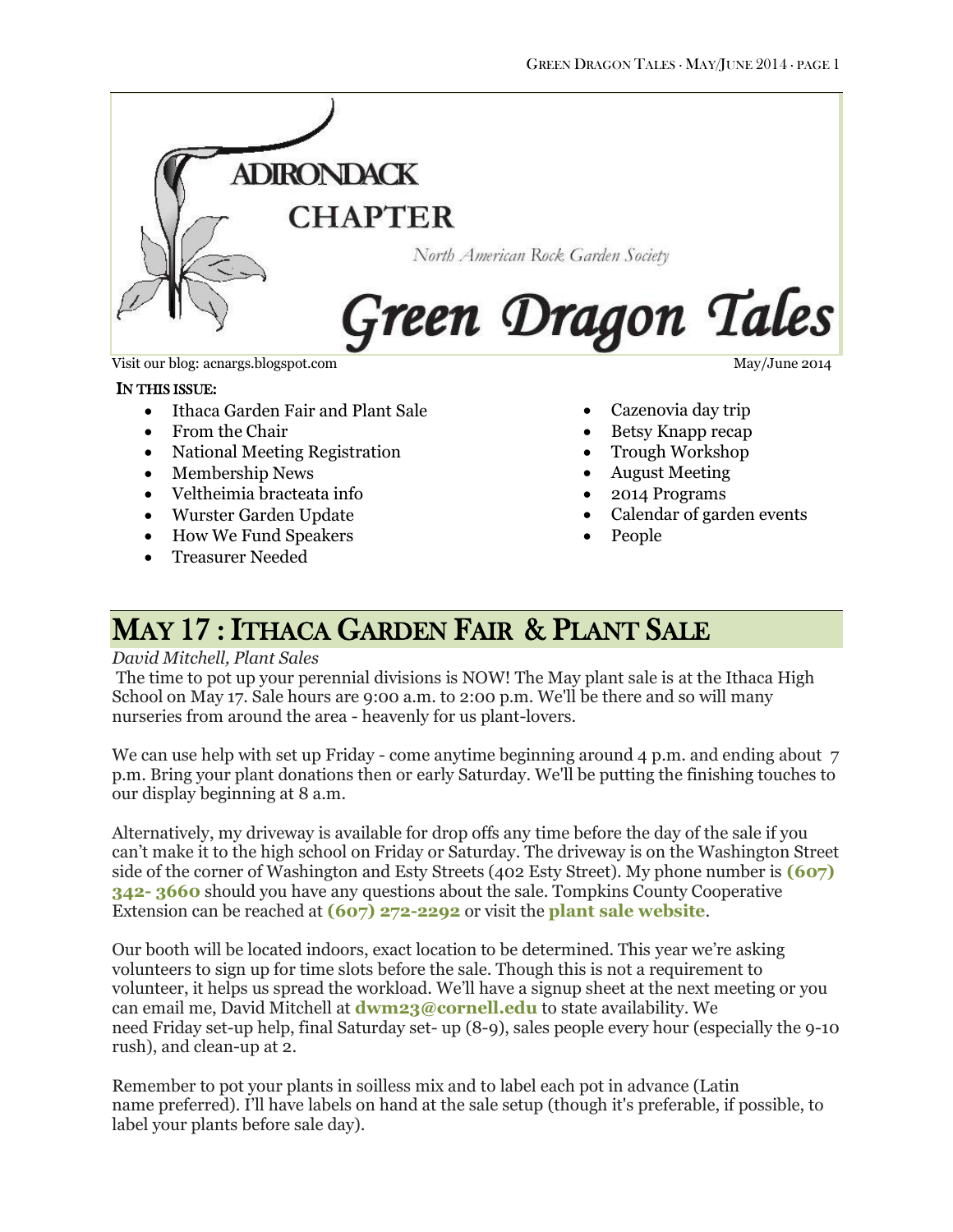And lastly, don't forget to come to the Sale! We'll have some great plants at good prices and as a member you'll receive a 25% discount on your purchases from our table. We'll have a current membership list and 2014 membership forms on hand in case you have not yet renewed for the 2014 calendar year or want to join for the first time so you may do so at the time of your purchase.

Note: The Plant Sale replaces the usual AC-NARGS meeting.

### FROM THE CHAIR

#### *Carol Eichler*

It hasn't happened yet but I know it's coming - the dream where I wake up and the summer is gone and I don't remember where it went. It always takes me a moment to bring me back to reality – that spring is barely underway and summer days are still ahead. The gardening season seems to go fast and I plan to savor every minute. I have trouble convincing non-gardeners that all that hot, dirty, back-breaking digging and hauling is what I call fun. But it's true.

Our Chapter is taking its usual summer hiatus from regular speaker meetings but we have other activities planned as noted in this newsletter – our big plant sale fundraiser on May  $17<sup>th</sup>$ , trough workshop on May 31st, and one-day garden tour on June 7th to the Cazenovia area. Before you know it, we will assemble again on August 16<sup>th</sup> at Upper Buttermilk State Park for our annual picnic and member-only sale, following which we invite you to enjoy a walk in the Buttermilk Creek gorge.

While you are in working in your garden, please consider donating any divisions you can spare for our two plant sales coming up. As I write this, spring is coming on fast and the garden is calling me to tend to a million and one things. Time to get out there. I'll be thinking of all of you out in your gardens and, like me, having great fun.

#### **Carol**

# NATIONAL MEETING REGISTRATION OPEN

Registration for the NARGS annual meeting in Santa Fe, New Mexico, August 28 - 30, 2014, is now available. Go to the NARGS Web site, **[www.nargs.org](http://www.nargs.org/)**, and click **<https://www.nargs.org/santa-fe-registation>**

# MEMBERSHIP NEWS

#### *Mary Stauble*

Please welcome new member Wendy Fillmore of Ithaca! She joined at our Apr 19th meeting.

I have recently been sending 2 versions of the email announcing the newsletter - one is for those who have renewed, the other is for those members who have not yet renewed for 2014. Please pay attention to the text of the email - you want to be current so you can get the 25% member discount at our table at the upcoming Ithaca Plant sale! You can renew at the plant sale if that is more convenient.

### VELTHEIMIA BRACTEATA INFO

#### *Carol Eichler*

For those of you who got a Veltheimia seedling at the seedling exchange read **[Matt Matthus' blog](http://www.growingwithplants.com/2014/03/grow-veltheimia-and-best-bulb-giveaway.html)  [post about growing them](http://www.growingwithplants.com/2014/03/grow-veltheimia-and-best-bulb-giveaway.html)**. I have a couple established plants and yes, they are putting out babies.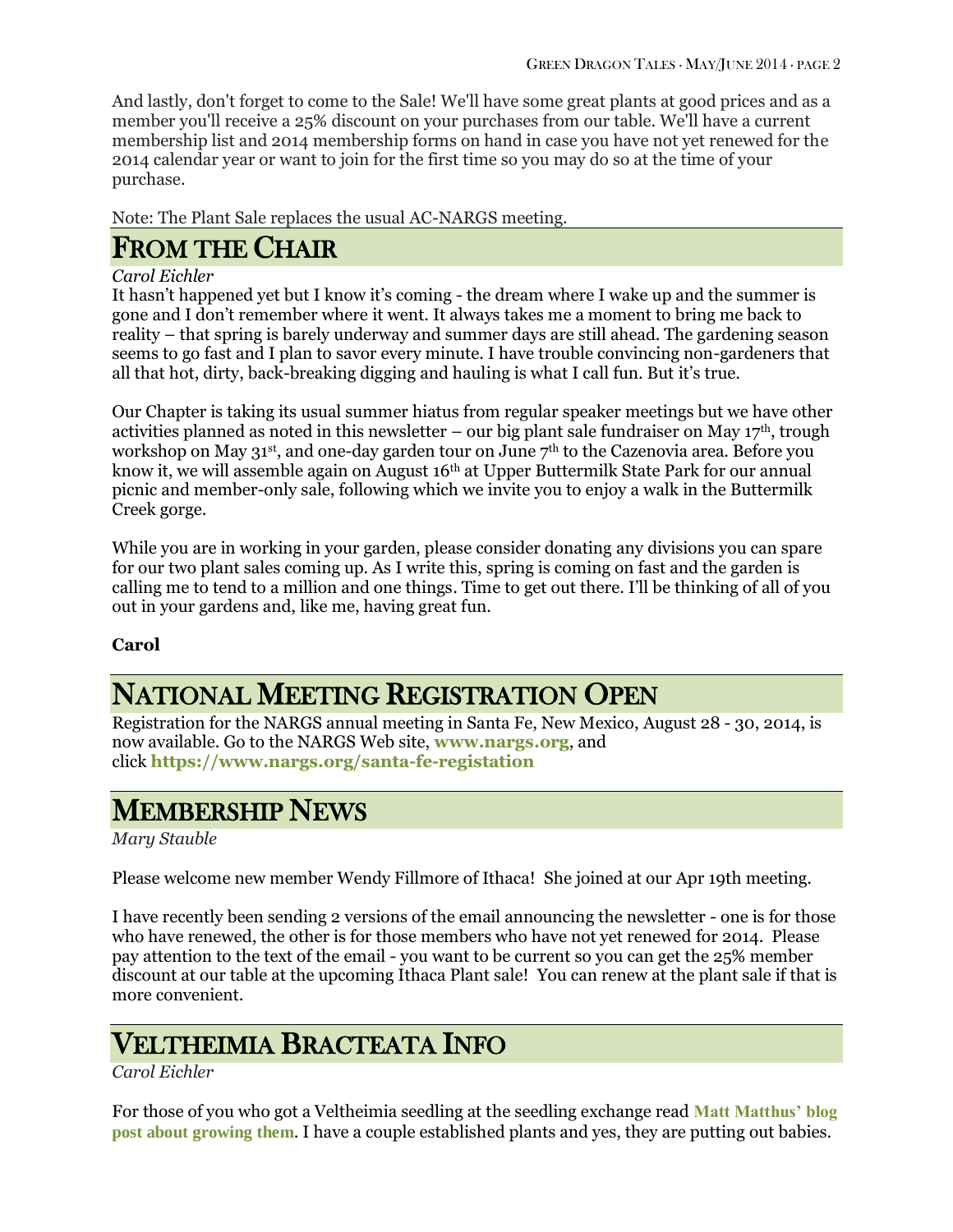They do go dormant and then tell me when it's their time to start growing. My larger bulbs haven't bloomed for me so that's my next challenge.

Weeds thrive in the company of humans. They aren't parasites, because they can exist without us, but we are their natural ecological partners, the species alongside which they do best. They relish the things we do to the soil: clearing forests, digging, farming, dumping nutrient-rich rubbish. They flourish in arable fields, battlefields, parking lots, herbaceous borders. They exploit our transport systems, our cooking adventures, our obsession with packaging. Above all they use us when we stir the world up, disrupt its settled patterns.

**[Weeds: In Defense of Nature's Most Unloved Plants](http://www.amazon.com/gp/product/0062065467/ref=as_li_tl?ie=UTF8&camp=1789&creative=390957&creativeASIN=0062065467&linkCode=as2&tag=coldclimatega-20&linkId=D7TWRGKSBCAGWGRO)** by Richard Mabey, p. 12

# WURSTER: GARDEN IN PROGRESS

*David Mitchell and Carol Eichler*

Wednesday April 23 was a cold, wet, cloudy day – perfect for planting! We held a 2<sup>nd</sup> work session at the Wurster Rock Garden with 3 main objectives. Our first goal was to meet up with Lee Ginenthal, owner of **[DerRosenmeister](http://www.derrosenmeister.com/)** and a local bonsai expert, to assess what to do with the *Pinus parviflora* 'Oliver Garden', a Japanese White Pine cultivar that has now grown out of scale with the rest of the garden. The second was to plant the new plants we recently purchased. The final objective was to get #1 and #2 goals accomplished quickly so we could go home, dry out, and warm up.



David Mitchell working at the 1<sup>st</sup> work session at the Wurster Garden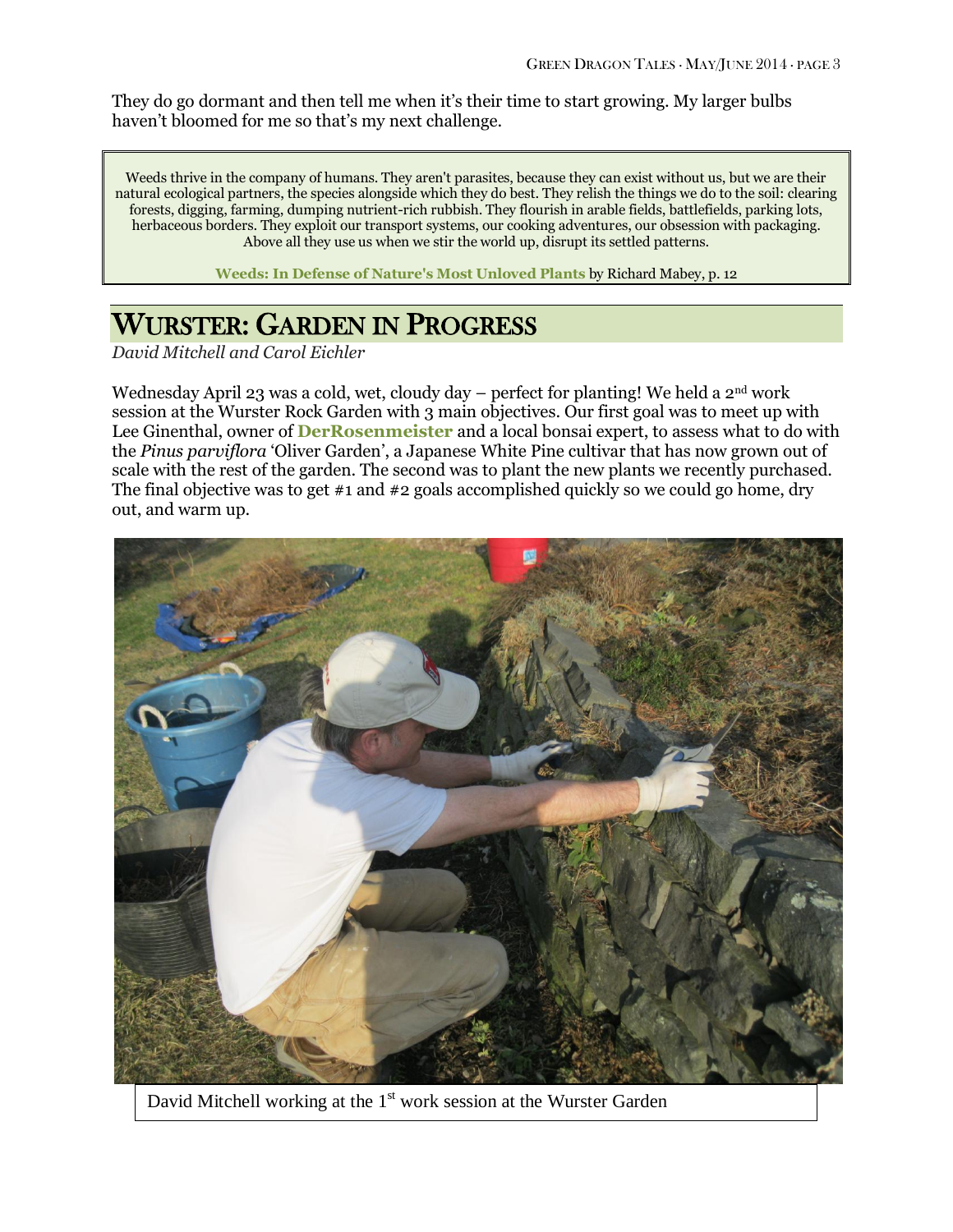We're happy to say the rain took a break and the sun even peeked out briefly to allow us to accomplish all three goals. The pine received a drastic haircut (eliminating about 2/3 of the tree growth), transformed under Lee's vision. (Thank you, Lee!) The garden is starting to show some spring bloom and we can expect more flowers to emerge with each week.



Red pulsatilla and yellow draba in bloom



There was little sign of the many bulbs that had once been planted – possibly victims of neighborhood squirrels and chipmunks. One would hope "our" resident cat would do a better job of keeping the population in check.

We also developed a loose plan for the rest of the season. This will be a year to rejuvenate the garden. A number of plants have been extremely vigorous and they need to be contained. However we will wait until after our May plant sale and the flush of spring bloom has passed in the garden to hold some major work sessions. By then the work in our own gardens will have slowed down as well. Stay tuned as we will need many hands to get this work done. You'll be hearing from us.

For those new to our Chapter, the garden, located behind the Cooperative Extension building at 615 Willow Avenue in Ithaca, was created in 2000 in memory of Al Wurster. Al was



an avid and enthusiastic gardener who was an active participant in many gardening organizations including the Master Gardeners, L. H. Bailey Garden Club and of course ACNARGS. If you look closely, you'll find the etched stone that dedicates the garden to him.

The Garden is a sight not-to-be missed any time of year, but peak bloom occurs in mid-to-late May. Coming to the plant sale? Then why not plan to stop and view the garden?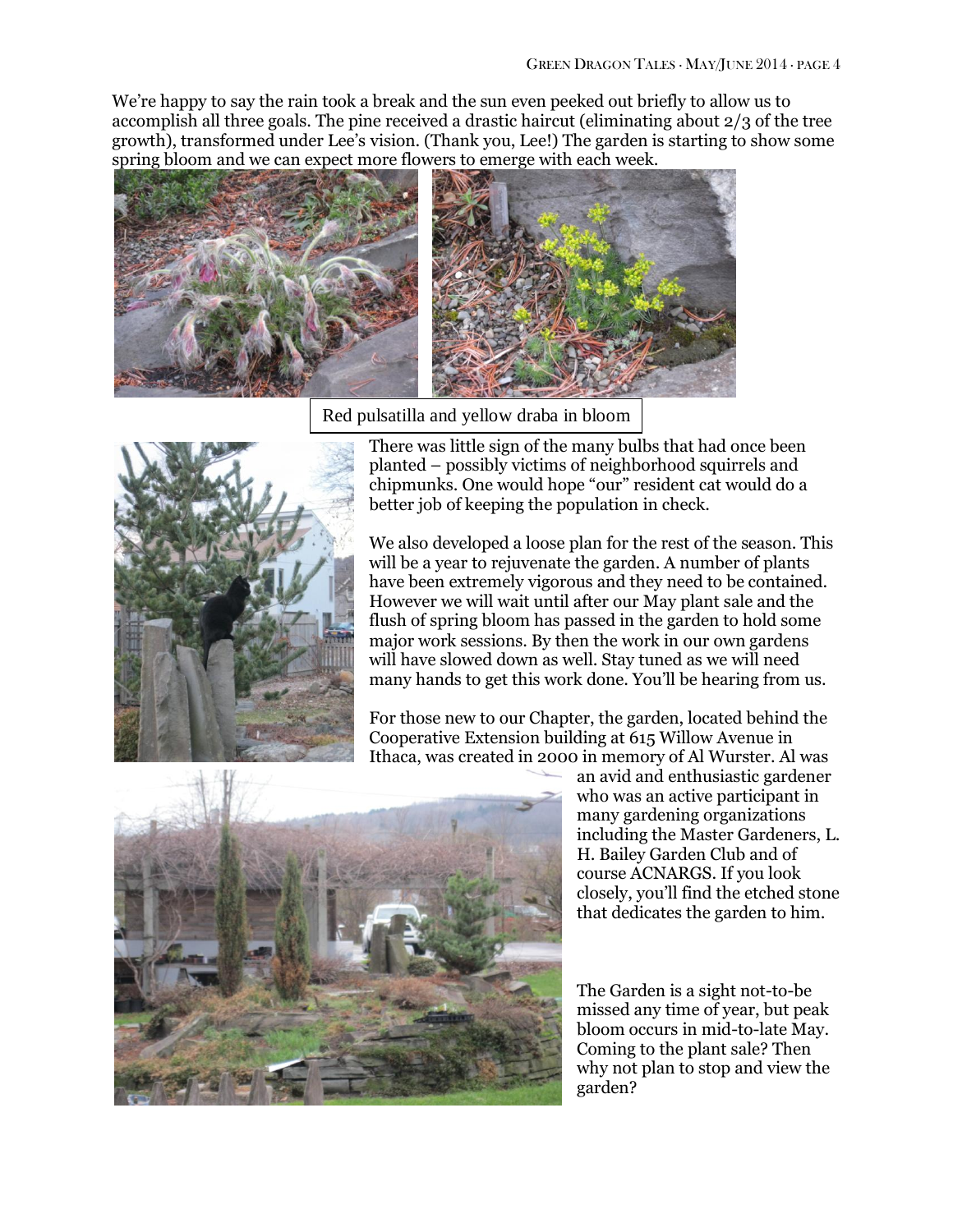# PROGRAM FINANCING

*Carol Eichler*

#### UPDATE ON THE ADIRONDACK CHAPTER'S FUND OF THE COMMUNITY FOUNDATION

Some of you have been around long enough to remember the Eastern Study Week-end that our Chapter hosted in 2000. The Conference was a huge success in many ways – it was wellattended, topics were timely, and it was quite financially profitable for the Chapter – netting approximately \$15,000.

After some months and years of discussion the Board recommended and the membership voted to place these funds in a Donor Advised Fund at the Community Foundation of Tompkins County. A major reason for this decision was precipitated by the fact that none of us wanted the responsibility of nor had the expertise to manage these funds. We chose to have them placed under professional management by a third party. It was at about that time that the Community Foundation was founded and it seemed a logical solution to our needs. The Fund has grown to \$21,933.01 as of December 31, 2013.

Our intention at that time, and continues to be, to grant these funds back to ACNARGS (or possibly other non-profit organizations) to further our mission. We also have to follow a few additional criteria set by the Community Foundation – including the fact that the grant funds must to used to benefit the public (thus the money could not be used for example, for a memberonly benefit like our Plant-of-the-Month subsidy).

To date the ACNARGS Board has requested and received three grants. Two were to fund our speaker programs. This year's grant request was for \$2,300. Our speaker programs are always open to the public. The third grant was selected to honor Bill Dress by sponsoring a speaker for the fall Plantations lecture series, which is free and open to the public. We believed this grant was a public way to honor Bill, his career at Cornell University, and his love of gardens and the natural world.

# CALL FOR A TREASURER: COULD THIS BE YOU?

*Carol Eichler*

After four years as Chapter Treasurer, BZ will be stepping down in 2015. Fortunately she has given us plenty of time to find a replacement. The position requires managing our budget of approximately \$5,000 a year and tracking both revenue (plant sales, membership, plant of the month, etc.) and expense streams (speaker expenses, Wurster Garden, postage/copying, etc.). Being Treasurer has also meant being the "go to" person at our meetings when making purchases and making sure we have cash and cash boxes on hand for our plant sales. If you can manage your household finances, you can manage this position.

The Treasurer is elected by the membership for a two-year term and automatically becomes a member of the Board. The Board commitment includes a once a year planning retreat, the possibility of 1-2 additional meetings, but mostly in lieu of face-to-face meetings, we discuss pending business by email. As an all-volunteer organization we expect each Board member to be a self-starter in carrying out his/her duties. As a new Treasurer we can also help get you started and on-going assistance as needed.

If you have an interest in this position, please contact Carol Eichler, carolithaca@gmail.com.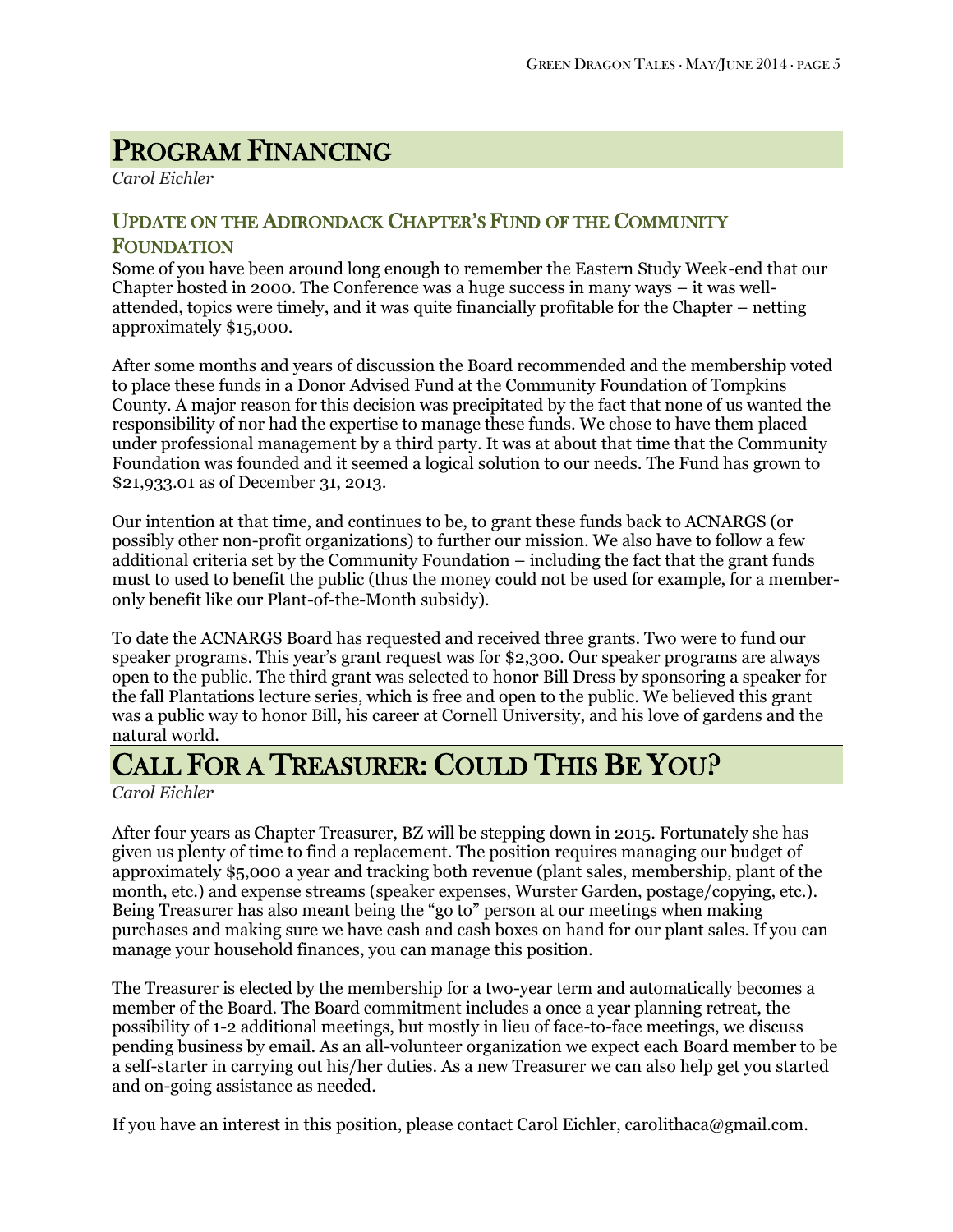If I may add my editorial comment, I have served on the Board for so many years I've lost count – as Chairperson, Secretary, Treasurer, and Newsletter Editor– and have found my involvement very enjoyable. I feel privileged to work with the other Board members because they have shown such dedication, accountability and creativity to make our Chapter the best it can be. An added benefit is that I have gotten so much more from the meetings and gained many friendships.

# A CRAM-PACKED DAY OF VISITING GARDENS IN **CAZENOVIA**

*Carol Eichler*

Our one-day trip to Cazenovia gardens on June 7th is shaping up nicely. We have lined up a full day of activities. Besides visiting the garden of Graham Egerton and Anne Redfern we have confirmed visits to the nearby gardens of Nancy Hook and Bobbi Cleaveland and hopefully one more garden we are trying to schedule.

We have planned an extended lunchtime to give you the opportunity to enjoy a leisure lunch at one of Cazenovia's downtown establishments or you may want to eat on the run while exploring one of two possibilities. You may choose to visit **[Stone Quarry Hill Art Park](http://www.stonequarryhillartpark.org/)** listed as #2 in National Geographic's top ten Sculpture Parks and Trails in **[Secret Journeys of a Lifetime:](http://www.amazon.com/gp/product/1426206461/ref=as_li_tl?ie=UTF8&camp=1789&creative=390957&creativeASIN=1426206461&linkCode=as2&tag=coldclimatega-20&linkId=SCO55KLZL5G5HZUH)  [500 of the World's Best Hidden Travel Gems](http://www.amazon.com/gp/product/1426206461/ref=as_li_tl?ie=UTF8&camp=1789&creative=390957&creativeASIN=1426206461&linkCode=as2&tag=coldclimatega-20&linkId=SCO55KLZL5G5HZUH)**. Alternatively, **[Lorenzo State Historic](http://www.lorenzony.org/)  [Site](http://www.lorenzony.org/)** offers a historic view of Cazenovia Lake, formal gardens and the Dark Aisle arboretum. Both are very close by as are all 4 gardens on the tour.

Please contact Carol to receive the itinerary details when they are finalized and if you wish to arrange carpooling. We are scheduled to visit the first garden at 9:30 and will officially conclude by 4 p.m.

### WHAT YOU MISSED: BETSY KNAPP



*John Gilrein*

At our April meeting this year, Betsy Knapp of Rochester, NY did a presentation on trough planting. Betsy is a professional builder of very polished looking troughs, and also designs exhibits for the Philadelphia flower show. The demonstration revealed how quick and it easy it was to plant a trough, once all the materials were assembled: trough, moistened planting medium, rocks, plants, and stone mulch.

Betsy mixed her own planting medium using bagged potting soil and grit. The specific grit she used was hydroponic planting medium, but any grit would work, for example chicken grit. It's necessary to understand the pH needs of the plants going into the trough, and use compatible rocks and grit, e.g. use granite grit for dwarf ericaceous plants; limestone grit for plants that appreciate alkalinity. Mix grit into the planting medium to achieve the desired level of drainage, that is more rock

for moisture sensitive scree plants, and less for average rock garden plants. The planting medium should be moistened with enough water to hold together for ease in planting. She used 3 flat pieces of limestone in the trough, which added interest, increased soil depth, and provided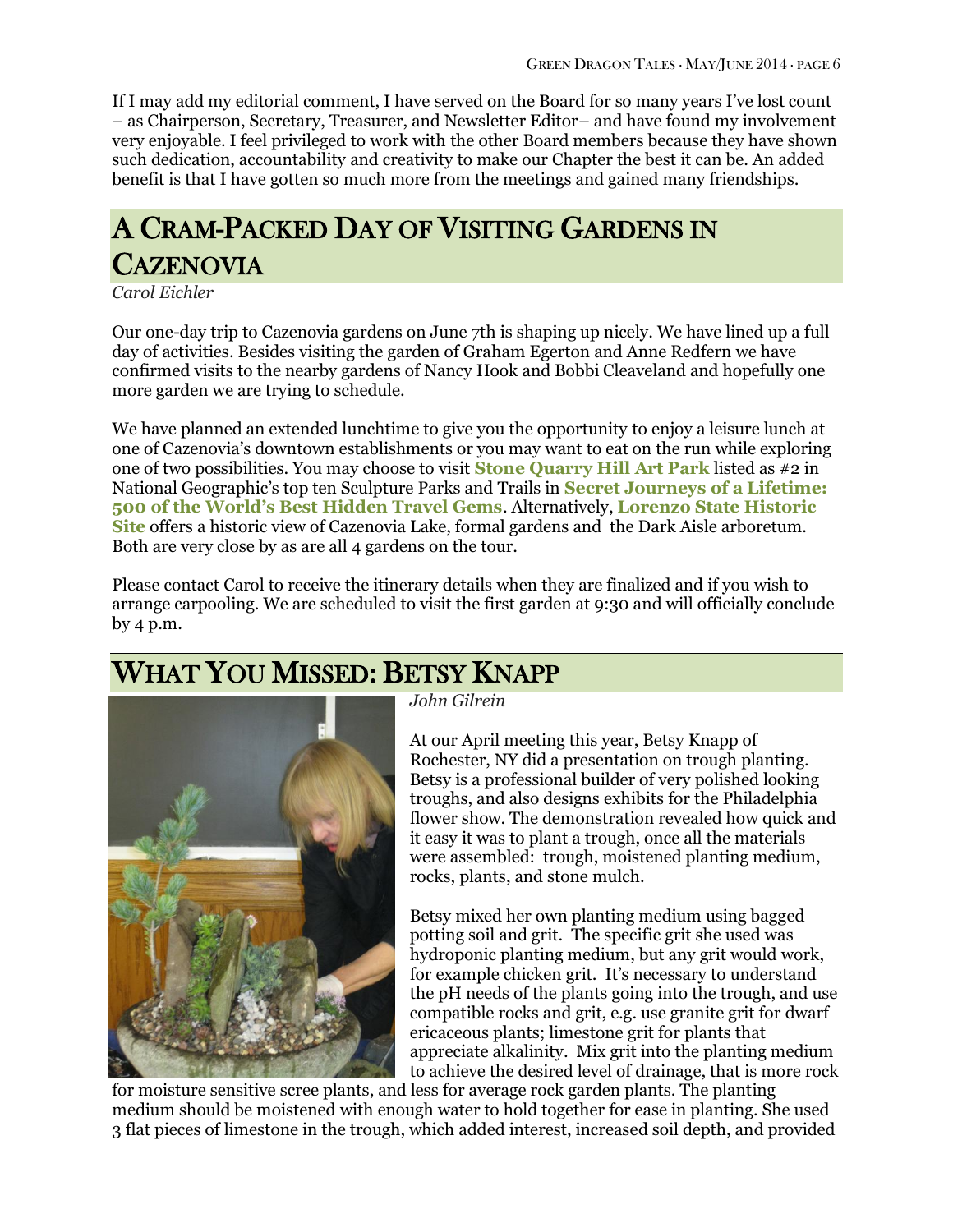more drainage at the crowns of the plants. The stone needs to be positioned low enough in the trough soil to be stable, though not necessarily buried to 1/3 of its height.

Once the trough is packed with soil, the rocks can be positioned. The rock placement she used had the rocks aligned in an orderly but asymmetrical arrangement. The rocks were placed vertically with a narrow space (an inch or less) separating them. The soil was packed between the rocks, and then the plants were put in place with the aid of a chopstick. The goal should be an odd number of plants, again arranged asymmetrically. A dwarf conifer planted at the base of one rocks looked good with its rock companion.

Once the plants are in, the trough can be checked from multiple perspectives. If one doesn't like the way the plants look, it's a simple matter to pull out plants and replant in a new arrangement. After plants, mulch covering the soil with gravel. Ideally, the trough, rocks used, and gravel should be compatible colors. Limestone or tufa looks good with a buff to gray trough; red sandstone might clash too much. After mulching, the trough should be watered, and you're done!

# $\rm TROUGH~WORKSHOP~MAT~31^{ST}$

*Mary Stauble*

We are planning a Trough Workshop on May 31st from 10am to 4 pm at the Stark/Stauble garden in Lansing. We will be building standard hypertufa toughs with the Hi Sand mix that was most popular at the last workshop. The cost of wet hypertufa will be \$0.60 per quart. This is \$0.24/qt less than the last workshop due to the gift of former member Robin Bell's supply of liquid acrylic. The largest trough at the last workshop required 31 quarts. Most troughs were 5 to 10 quarts. Troughs less than 1 foot can use 1" thick walls. 12" to 24" troughs should use 1 1/2" walls and larger troughs should use 2" walls.

If you plan to come, please sign up at an ACNARGS meeting or e-mail Mary at **[mes2@cornell.edu](mailto:mes2@cornell.edu)**. When you sign up please estimate how many quarts of wet hypertufa you will need and indicate when you plan to arrive. (Multiply the sum of the wall areas in square inches by the wall thickness in inches. Then multiply by 0.0173 to obtain the number of quarts of tufa needed for your trough.) We hope attendees will spread out over the 6 hour period to prevent congestion. Most people have signed up to arrive at 10 or 11 pm, so there will be less congestion in the afternoon.

### YOU NEED TO BRING STUFF

- Building troughs is messy and the mix can burn your skin, so wear old clothes and bring rubber gloves.
- Small troughs can be built over forms while larger troughs should be built inside a form with sloping walls to prevent collapse.
- If you want to build a large trough with vertical walls, use inside and outside forms.
- Don't forget to bring a board covered with a sheet of plastic so that you can move your wet trough(s).
- Plan to use a plastic bag to cover your trough to keep it moist. We'll have tables under a tent on the front lawn so a light rain shouldn't be a problem.

You can bring a lunch and eat on the beach. We will supply finger food on toothpicks (your hands will be dirty) and drinks.

Remove the trough from its form after 24 hours. The hypertufa will still be soft and you can use a wire brush and tools to texture its surface or sandpaper to smooth it. Keep the hypertufa damp by sealing it inside a plastic bag and let it cure for several weeks in a shady spot. Then leave it outside in the rain to reduce its alkalinity before planting.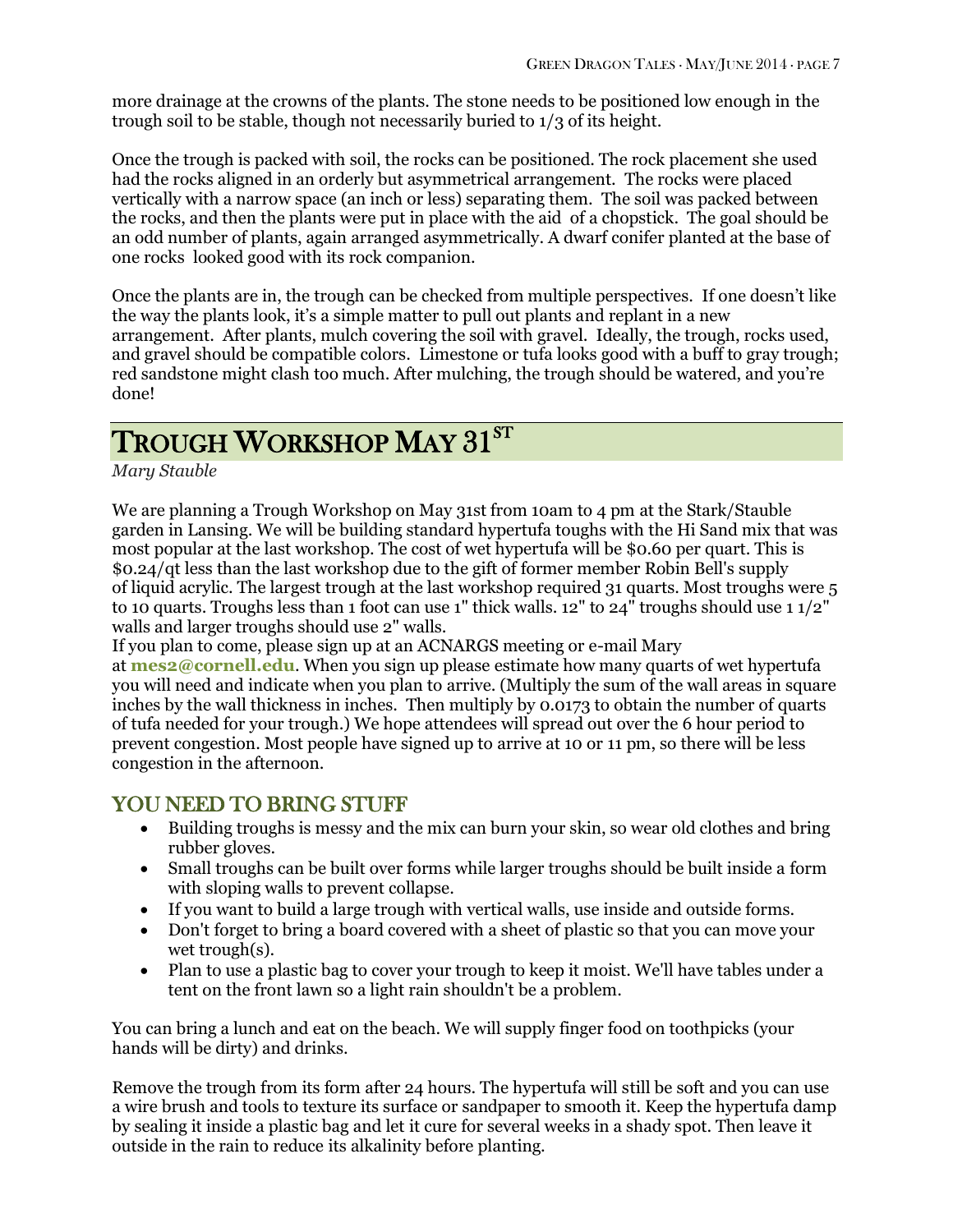**Directions:** From 34B in Lansing turn onto Algerine Rd. (towards the lake). After 1 mile turn right on Cedar Cove Rd. Cedar Cove is a private gravel road. There's a small sign set back from the road. Follow Cedar Cove for 1 mile, going right at the two forks. When you're near the lake, look for our green roof and the low Stark/Stauble sign at the top of our driveway.

The workshop has been timed to coincide with the flush of *Primula japonica*, and Mary will be available for tours during the workshop.

### WE MEET AGAIN IN AUGUST

*Carol Eichler*

Since it will be a while until our next newsletter - July/August issue, I want to remind you now of our next "official" meeting on August 16th. Our agenda includes the annual members-only plant sale followed by dish-to-pass lunch. We have rented the picnic shelter at the upper end of Buttermilk State Park where we'll assemble beginning at 10 a.m. for you to bring in your plant donations followed by - as soon as they organized - the sale itself, followed by lunch. A short distance from the shelter is a beautiful gorge to hike (short but steep and often wet) for those who wish to stay and work off some of that lunch! Watch the next newsletter for more details.

# 2014 PROGRAM PLANS

*Mark your calendars! Unless otherwise specified, all local events start with a brown bag lunch at noon with the program following at 1 pm, and take place at the Whetzel Room, 404 Plant Science Building, Cornell University, Ithaca, NY (see map on the last page).*

**May 17:** look for us at the Ithaca Garden Fair and Plant Sale at the Ithaca High School. Members get a 25% discount! Plan on volunteering for part of your visit. **May 31:** Trough Workshop **June 7:** Cazenovia Garden Tour **August 16:** Members-only plant sale and picnic. **September 20:** Judy Glattstein, topic to be determined **October 18:** Mike Kintgen, Rock Gardening, and Alpines of Colorado and Wyoming **November 8:** John Gilrein, A Tour of Newfoundland

Details as we learn them will be included in future newsletters, our blog, **[acnargs.blogspot.com](http://acnargs.blogspot.com/)**, and our Facebook page, **[http://www.facebook.com/acnargs](http://acnargs.blogspot.com/)**.

#### CALENDAR OF GARDEN EVENTS

**Keeping Critters out of Your Garden***,* Thurs. May 1, 6:30-8:30 pm, 4H Acres **Gorgeous Perennials for Your Garden***,* Tues. May 6, 6:30-8:30 pm, Pat Curran, TCCE **Dividing Daylilies & Other Perennials***,* Wed. May 7, 6:00-8:00 pm, Pat Curran, TCCE **Earth Day,** Sun. May 4, 1-5 pm at Boynton Middle School

#### **>>Garden Fair Plant Sale, Sat. May 17, 9am-2pm – SAVE THE DATE!!!<<**

**After-the-Sale Sale,** Tues. May 20, 3 to 6 pm, TCCE. MG plants from the Plant Sale, PLUS gardenrelated yard sale items – books, tools, garden gadgets, houseplants, pots. **Discovering New Life in Great Smoky Mountains National Park***,* Wed. May 21, 7pm, Finger Lakes Native Plant Society, Unitarian Church Annex, 2nd floor **Beautiful Shrubs & Vines**, Wed. June 18, 6:30-8:30, Pat Curran, TCCE

**GARDEN SHOWS/EVENTS in 2014: Lilac Festival,** Rochester NY, May 9-18, 2014 **Tree Peony festival** at Linwood Gardens in Pavilion, mid May to early June